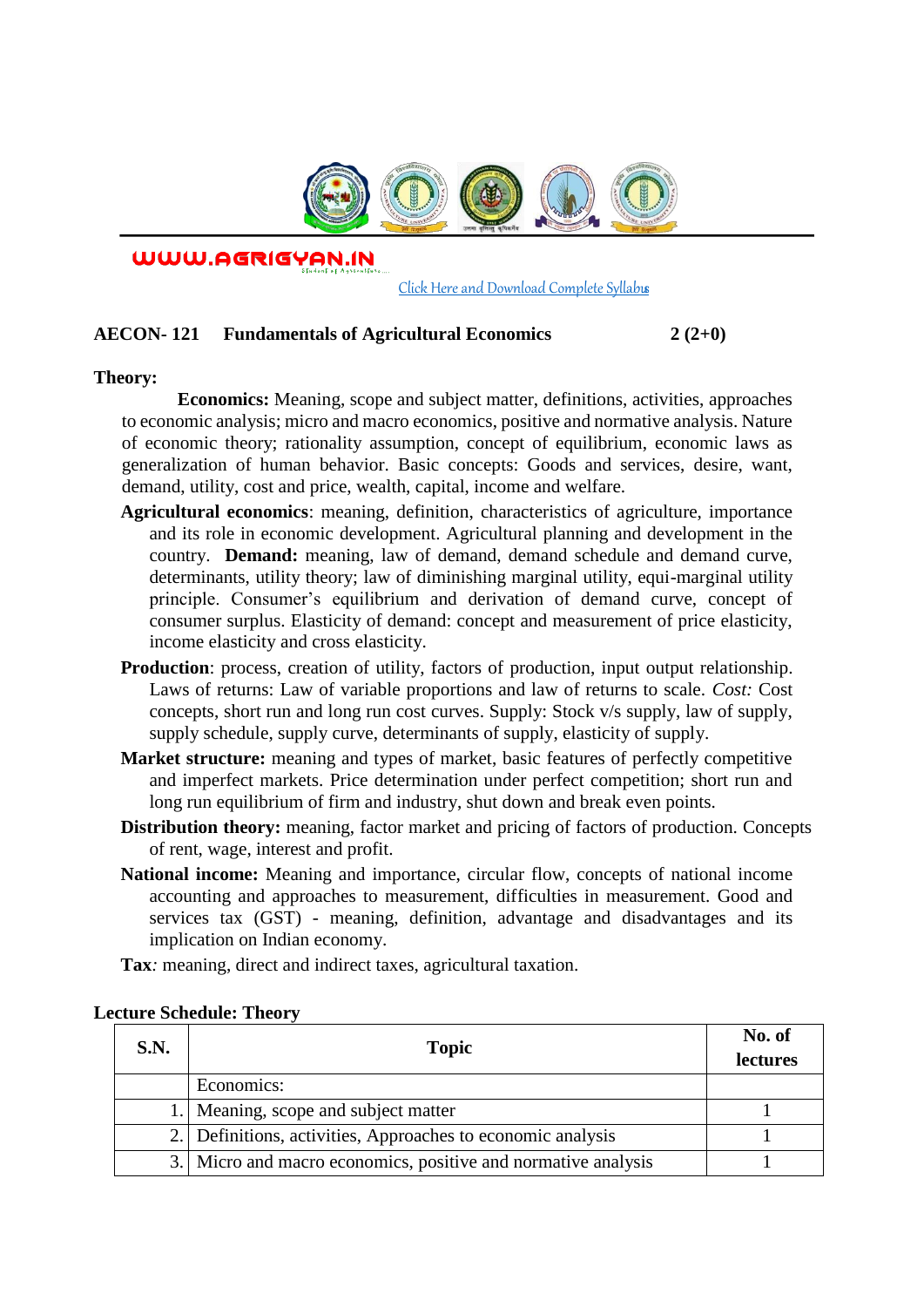| 4.   | Nature of economic theory; rationality assumption                  | 1            |
|------|--------------------------------------------------------------------|--------------|
| 5.1  | Concept of equilibrium                                             | 1            |
| 6.   | Economic laws as generalization of human behavior                  | 1            |
| 7.   | Basic concepts: Goods and services, desire, want, demand, utility, | 1            |
|      | cost and price, wealth, capital, income and welfare                |              |
|      | Agricultural economics:                                            |              |
| 8.   | Meaning, definition, characteristics of agriculture                | 1            |
| 9.   | Importance and its role in economic development                    | 1            |
| 10.  | Agricultural planning and development in the country               | 1            |
|      | Demand:                                                            | 1            |
| 11.  | Law of demand, demand schedule and demand curve                    | 1            |
| 12.  | Determinants                                                       | 1            |
| 13.  | Utility theory; law of diminishing marginal utility                | $\mathbf{1}$ |
| 14.  | Equi-marginal utility principle                                    | 1            |
| 15.  | Consumer's equilibrium and derivation of demand curve, concept of  | 1            |
|      | consumer surplus                                                   |              |
| 16.  | Elasticity of demand: concept and measurement of price elasticity  | 1            |
| 17.  | Income elasticity and cross elasticity                             | 1            |
|      | Production:                                                        |              |
| 18.  | Process, creation of utility                                       | 1            |
| 19.  | Factors of production, input output relationship                   | 1            |
| 20.  | Laws of returns                                                    | 1            |
| 21.  | Law of variable proportions and law of returns to scale            | 1            |
| 22.  | Cost: Cost concepts, short run and long run cost curves            | 1            |
| 23.  | Supply: Stock v/s supply, law of supply, supply schedule, supply   | 1            |
|      | curve                                                              |              |
| 24.1 | Determinants of supply, elasticity of supply                       | 1            |
|      | Market structure                                                   |              |
| 25.  | Meaning and types of market                                        | 1            |
| 26.  | Basic features of perfectly competitive and imperfect markets      | 1            |
| 27.  | Price determination under perfect competition                      | 1            |
| 28.  | Short run and long run equilibrium of firm and industry            | 1            |
| 29.  | Shut down and break even points                                    | 1            |
|      | Distribution theory                                                |              |
| 30.  | Meaning, factor market and pricing of factors of production        | 1            |
| 31.  | Concepts of rent, wage, interest and profit                        | 1            |
|      | National income:                                                   | 1            |
| 32.  | Meaning and importance, circular flow                              | 1            |
| 33.  | Concepts of national income accounting and approaches to           | $\mathbf{1}$ |
|      | measurement, difficulties in measurement                           |              |
| 34.  | Good and services tax (GST) - meaning, definition, advantage and   | 1            |
|      | disadvantages and its implication on Indian economy.               |              |